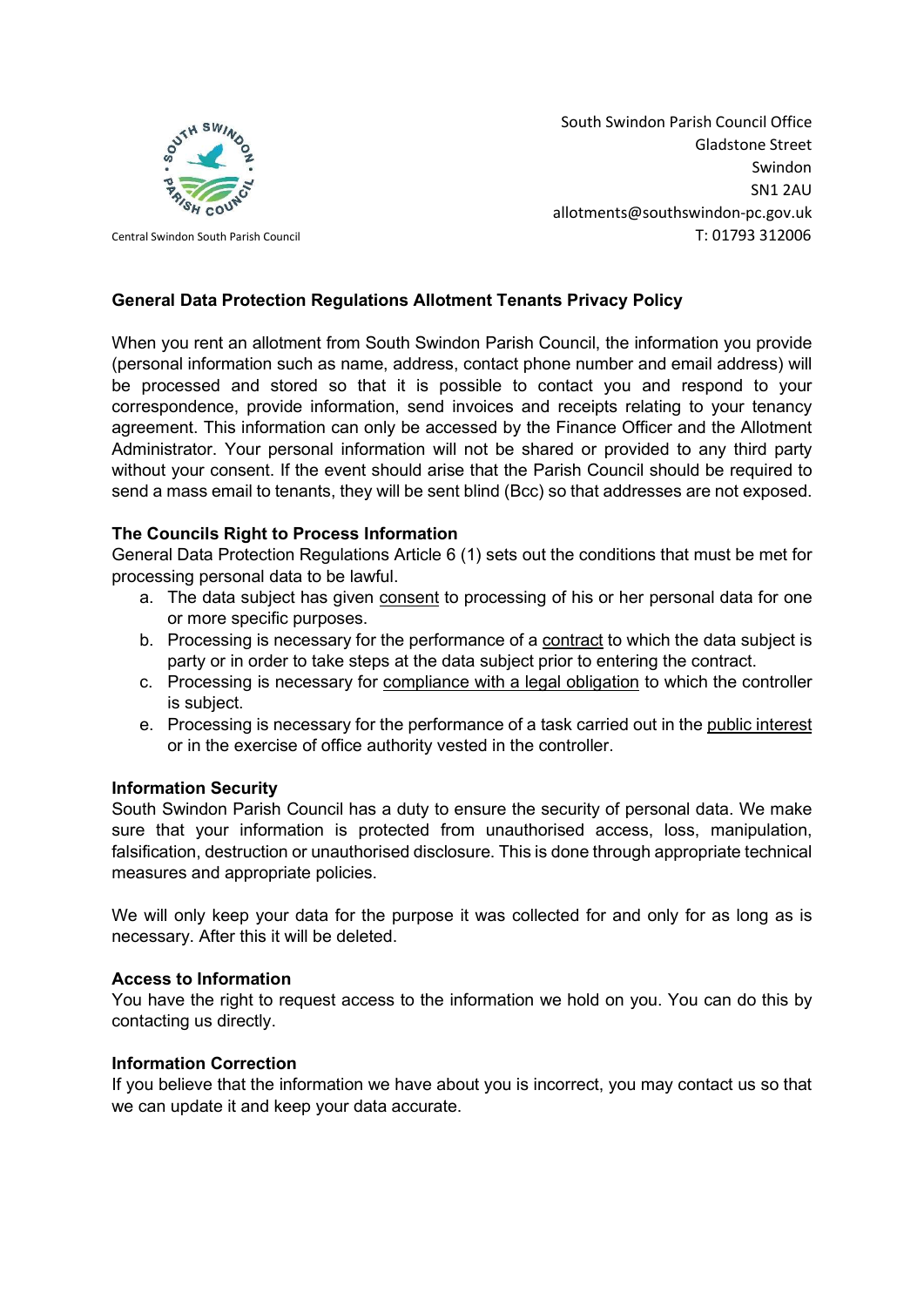### Information Deletion

If you wish South Swindon Parish Council to delete the information about you, please contact the Clerk to request this.

### Right to Object

If you believe that your data is not being processed for purpose it has been collected for, you may object by contacting the Clerk.

### Rights Related to Automated Decision Making and Profiling

South Swindon Parish Council does not use any form of automated decision making or profiling of individual personal data.

#### Complaints and Queries

Queries regarding this policy should be addressed to the Parish Clerk or you can speak to one of the local Councillors to see if they can resolve the issue for you. A full list of the Parish Councillors can be found on our website www.southswindon-pc.gov.uk/council/councillors/

You can complain to the Information Commissioners Office at: Wycliffe House, Water lane, Wilmslow, **Cheshire** SK9 5AF Tel: 0303 123 1113 www.ico.gov.uk